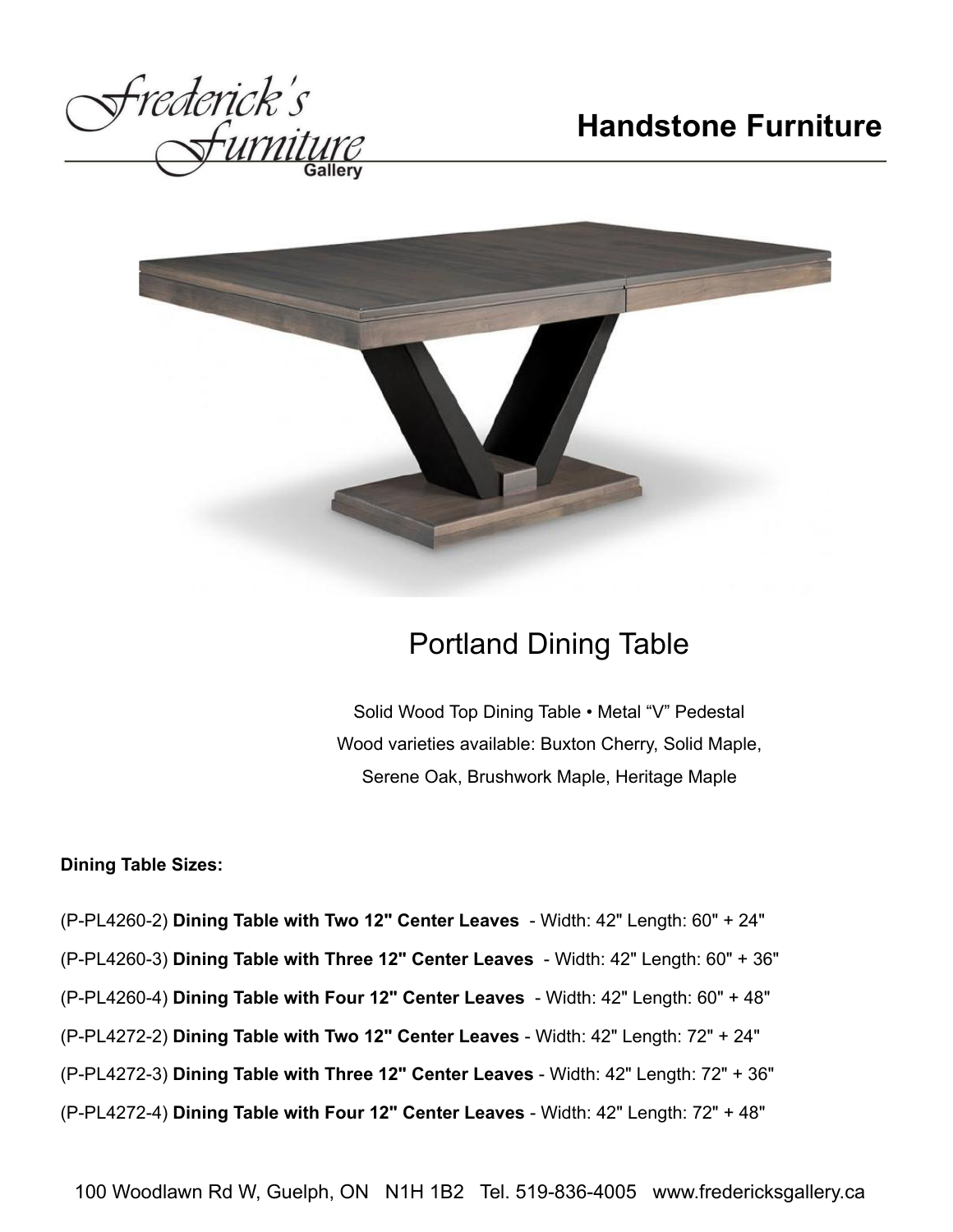(P-PL4284-2) **Dining Table with Two 12" Center Leaves** - Width: 42" Length: 84" + 24" (P-PL4284-3) **Dining Table with Three 12" Center Leaves** - Width: 42" Length: 84" + 36" (P-PL4284-4) **Dining Table with Four 12" Center Leaves** - Width: 42" Length: 84" + 48"

(P-PL4860-2) **Dining Table with Two 12" Center Leaves** - Width: 42" Length: 60" + 24" (P-PL4860-3) **Dining Table with Three 12" Center Leaves** - Width: 42" Length: 60" + 36" (P-PL4860-4) **Dining Table with Four 12" Center Leaves** - Width: 42" Length: 60" + 48"

(P-PL4872-2) **Dining Table with Two 12" Center Leaves** - Width: 48" Length: 72" + 24" (P-PL4872-3) **Dining Table with Three 12" Center Leaves** - Width: 48" Length: 72" + 36" (P-PL4872-4) **Dining Table with Four 12" Center Leaves** - Width: 48" Length: 72" + 48"

(P-PL4884-2) **Dining Table with Two 12" Center Leaves** - Width: 48" Length: 84" + 24" (P-PL4884-3) **Dining Table with Three 12" Center Leaves** - Width: 48" Length: 84" + 36" (P-PL4884-4) **Dining Table with Four 12" Center Leaves** - Width: 48" Length: 84" + 48"

(P-PL5460-2) **Dining Table with Two 12" Center Leaves** - Width: 54" Length: 60" + 24" (P-PL5460-3) **Dining Table with Three 12" Center Leaves** - Width: 54" Length: 60" + 36" (P-PL5460-4) **Dining Table with Four 12" Center Leaves** - Width: 54" Length: 60" + 48"

(P-PL5472-2) **Dining Table with Two 12" Center Leaves** - Width: 54" Length: 72" + 24" (P-PL5472-3) **Dining Table with Three 12" Center Leaves** - Width: 54" Length: 72" + 36" (P-PL5472-4) **Dining Table with Four 12" Center Leaves** - Width: 54" Length: 72" + 48"

(P-PL5484-2) **Dining Table with Two 12" Center Leaves** - Width: 54" Length: 84" + 24" (P-PL5484-3) **Dining Table with Three 12" Center Leaves**-Width: 54" Length: 84" + 36" (P-PL5484-4) **Dining Table with Four 12" Center Leaves** -Width: 54" Length: 84" + 48"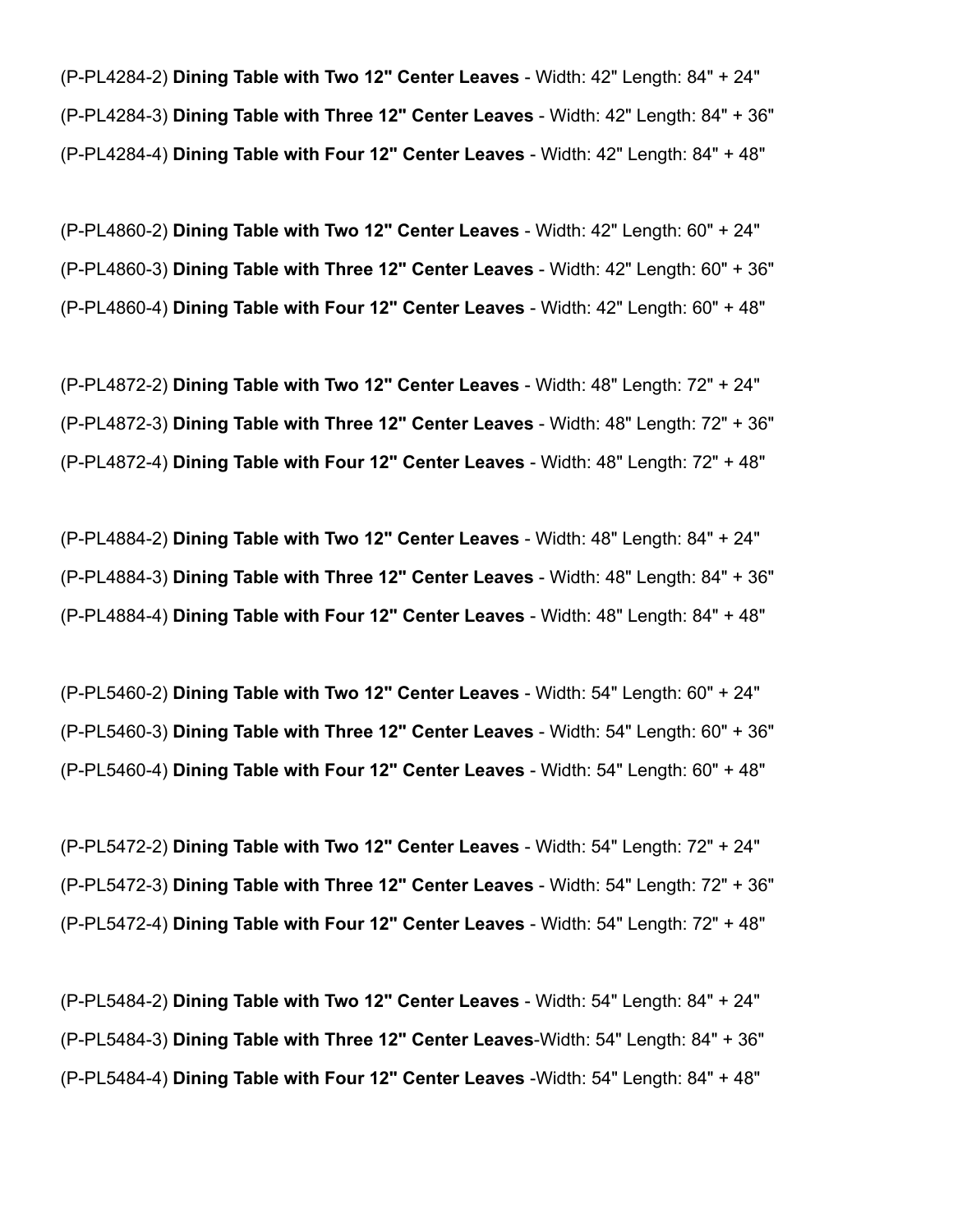(P-PL4260-S) **Solid Top Dining Table** - Width: 42" Length: 60"

(P-PL4260-SE) **Solid Top Dining Table With Two 18" End Extensions** - Width: 42" Length: 60" + 36"

(P-PL4272-S) **Solid Top Dining Table** - Width: 42" Length: 72"

(P-PL4272-SE) **Solid Top Dining Table With Two 18" End Extensions** - Width: 42" Length: 72" + 36"

(P-PL4284-S) **Solid Top Dining Table** - Width: 42" Length: 84"

(P-PL4284-SE) **Solid Top Dining Table With Two 18" End Extensions** - Width: 42" Length: 84" + 36"

(P-PL4296-S) **Solid Top Dining Table** - Width: 42" Length: 96"

(P-PL4296-SE) **Solid Top Dining Table With Two 18" End Extensions** - Width: 42" Length: 96" + 36"

(P-PL4860-S) **Solid Top Dining Table** - Width: 48" Length: 60"

(P-PL4860-SE) **Solid Top Dining Table With Two 18" End Extensions** - Width: 48" Length: 60" + 36"

(P-PL4872-S) **Solid Top Dining Table** - Width: 48" Length: 72" (P-PL4872-SE) **Solid Top Dining Table With Two 18" End Extensions** - Width: 48" Length: 72" + 36"

(P-PL4884-S) **Solid Top Dining Table** - Width: 48" Length: 84" (P-PL4884-SE) **Solid Top Dining Table With Two 18" End Extensions** - Width: 48" Length: 84" + 36"

(P-PL4896-S) **Solid Top Dining Table** - Width: 48" Length: 96" (P-PL5460-S) **Solid Top Dining Table** - Width: 54" Length: 60" (P-PL5472-S) **Solid Top Dining Table** - Width: 54" Length: 72" (P-PL5484-S) **Solid Top Dining Table** - Width: 54" Length: 84" (P-PL5496-S) **Solid Top Dining Table** - Width: 54" Length: 96"